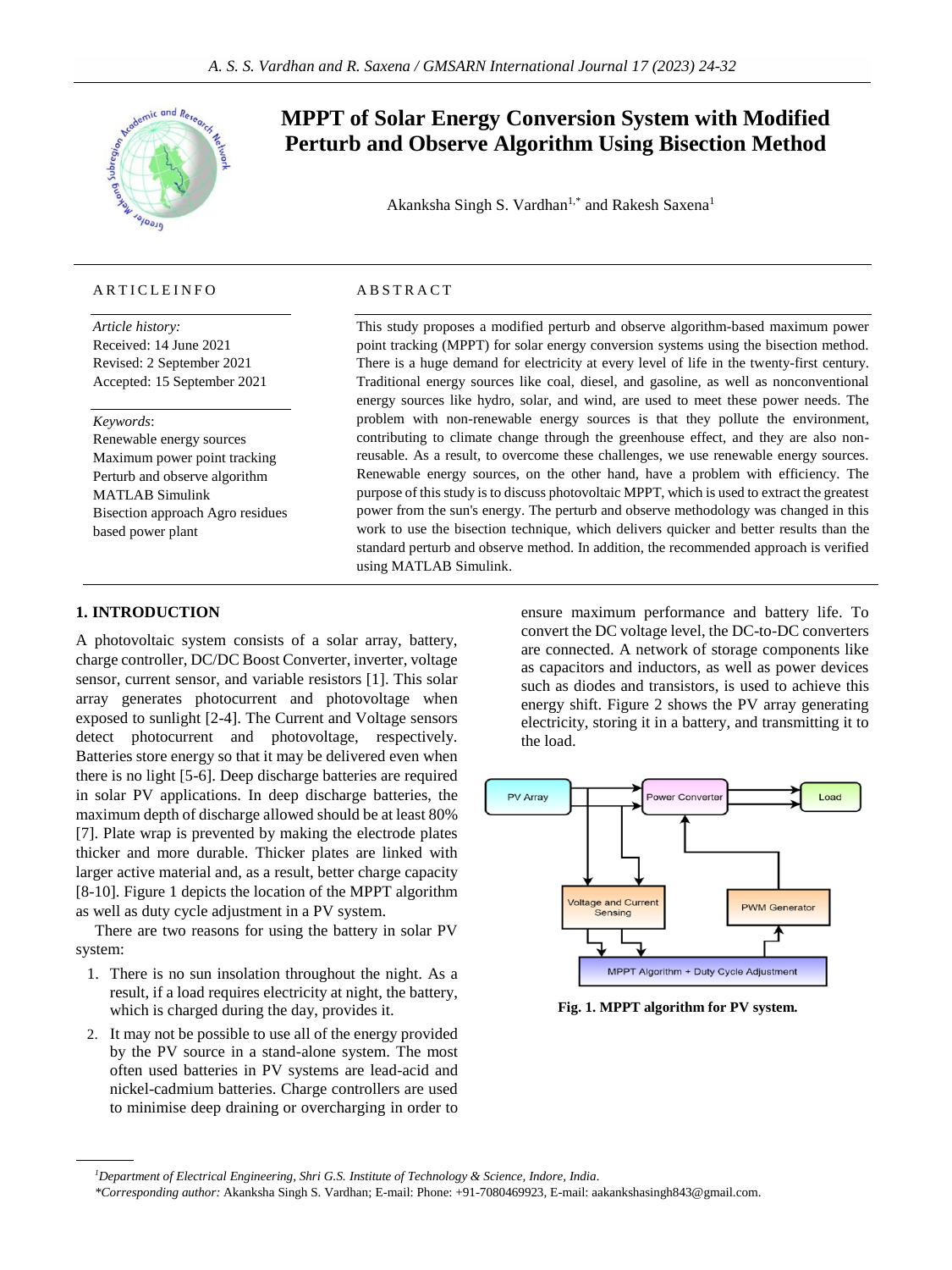

**Fig. 2. Overall system configuration for PV system.**

## **2. EFFECT OF DIFFERENT PARAMETERS**

The photocurrent is generated by moment irradiation. At this point, the irradiation is proportional to the current output. Despite the fact that the irradiation may drop or raise as indicated in Figure 3, the voltage will keep a reasonably constant value and will not fluctuate considerably.

#### *2.1 Temperature Effect on Photovoltaic Current*

The open circuit voltage lowers as the temperature rises, reducing the solar cell's efficiency. Finally, despite a little increase in density, the current density will account for any increased temperature sensitivity, as illustrated in Figure 4.



**Fig. 3. Effect of irradiance on PV current**.



**Fig. 4. Effect of temperature on PV current.**

### *2.2 Effect of irradiance on photovoltaic power*

The influence of irradiation variation at constant temperature on determining the maximum MP point is crucial, as illustrated in Figure 5. The photovoltaic module will provide the primary MPP.



**Fig. 5. Effect of irradiance on PV power.**



**Fig. 6. Effect of temperature on PV power.**

As demonstrated in Figure 6, the voltage is inversely proportional to the influence of temperature. Until a specific value is achieved, this voltage maintains a nearly linear power. The capacity of this facility decreases as the temperature rises. Finally, when the temperature rises, so does the output power and terminal voltage. The facility generated by the panel diminishes as the temperature rises, despite the fact that the panel receives the best irradiation around midday.

## **3. PERTURB AND OBSERVE ALGORITHM FOR MPPT**

The efficiency of PV plants improves as the value of the generated power rises. The cost of power generated will be reduced due to important factors. A PV system's efficiency is primarily determined by three elements [11-13]. The first is the efficiency (commercial PV panels have an efficiency of 8-18%), the second is the inverter efficiency (usually 95–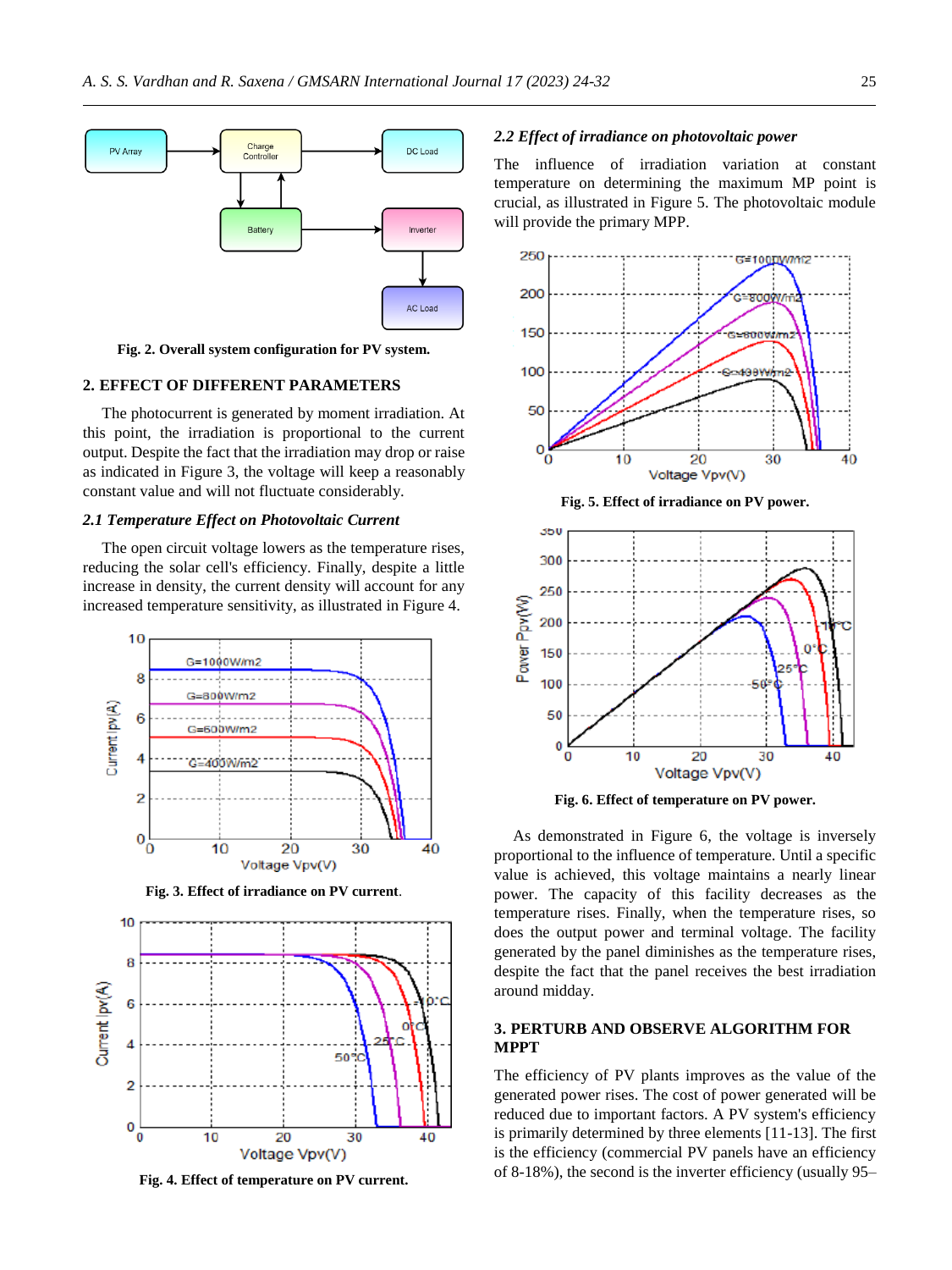98%), and the third is the MPPT algorithm efficiency (which has approximately 98 percent efficiency). It is extremely difficult to enhance the efficiency of PV panels and inverters. It is contingent on the availability of contemporary technology; it necessitates the use of higher-quality power electronics components, which may raise installation costs. It is easier and less expensive to update the MPPT using new control algorithms [14-16, 20-21]. That's possible to do it in plants that already have updated control algorithms in place. It might result in an immediate boost in PV power output and, eventually, a cost decrease.

Because of the nonlinear voltage-current characteristic of PV arrays, MPPT algorithms play a significant role. It has a single spot where the most power is generated. The MP point is determined by the irradiance and temperature of the panel. During the day, both conditions alter, and they also fluctuate based on yearly seasonal fluctuations. Furthermore, irradiation changes fast owing to changes in meteorological conditions such as clouds. In practise, it is a basic necessity to track the MPP precisely under all potential climatic conditions, ensuring that the PV system always obtains the maximum available power [17-19, 22-23].

#### *3.1 Proposed Methodology and Algorithm*

Because of their low number of required measurable parameters and simple structure, perturb and observe (P&O) algorithms are extensively used for MPPT control approach. As the name says, the notion behind this approach is based on the monitoring of PV array output power and its disruption by adjusting the voltage of the PV array's current during operation. The method constantly decrements or increases the reference current or voltage based on past power levels until it achieves the MPP. The MPPT algorithm in this technique is based on calculating PV power and measuring power change by sampling PV voltage and current.



The proposed method is shown in the Figure 7. When the PV array's operating voltage is disturbed in the experiment's prescribed direction and the  $dP/dV < 0$  is less than one, the operating point is moved away from the MP point. The suggested P&O method shifts the perturbation's direction. If dP/dV>0 during the experiment, the PV array would be pushed towards the MPP at that moment due to a change in operating point. At this time, the P&O algorithm is still perturbing the PV array's voltage in the same direction. This style is known as hill climbing methodology because of its nature. Because of its reliance on power increases versus voltages above and below the MPP.

## *3.2 Modified perturb and observe algorithm based on Bisection method*

This approach is most useful when using the PV array's immediate voltage and current. In this technique, sampling takes place once every switching cycle. This method was continued until the MPP was reached. The PV system is oscillating near the planned MPP at this time. The output oscillation of the system was reduced when the perturbation step size was reduced. However, when the amount of the disturbance is reduced, the MPPT may decelerate down.

In this study, a variation to the traditional P&O method is suggested. The MP operational point is achieved earlier in this modified P&O technique than in the regular P&O method. First, the voltage is monitored, and then a power calculation is offered to be performed at any time. After examining the slope (dP/dV), the authors must examine if the operational point is placed on the left-hand side of the MPP or on the right-hand side of the MPP. For calculating the relevant power, a specified increment (say 3volts) with positive slop is supplied. The slope-checking procedure is conducted once more. The increment is kept going with positive slop. The immediate voltage and power are approximated using negative slop.

The flow chart of bisection method used in this paper is shown in Figure 8.  $V_{pos}$  is the earlier voltage with the specified positive slope that corresponds to the earlier power. Similarly,  $V_{neg}$  is the voltage that corresponds to the power of negative slope. The slope checking is recommended after calculating the average voltage of the  $V_{pos}$  and  $V_{neg}$ . The obtained power is referred to as MPP when the slop is within a certain range. To reach the average value for the next positive slope, the new average voltage  $V_{pos}$  must be updated with the previous value of  $V_{neg}$ . This technique is repeated until a very narrow range (about 0.1) is not discovered.

**Fig. 7. Flow chart of the proposed perturb and observe method.**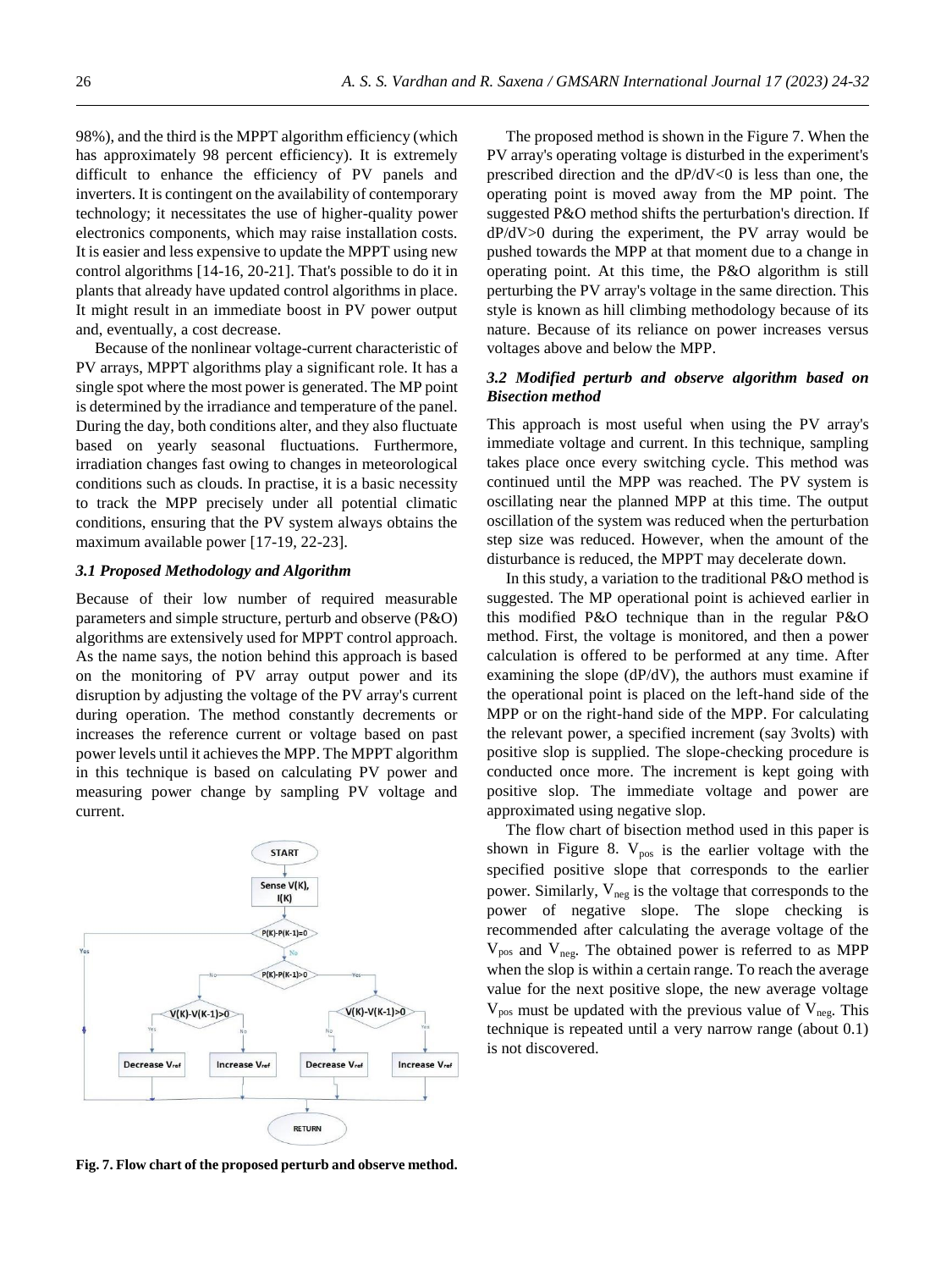

**Fig. 8. Flowchart of Bisection Method.**

In the negative slope, a similar procedure is used. This voltage, which corresponds to the final power on the negative side, is updated as  $V_{\text{neg}}$  with the same value as  $V_{\text{pos}}$ . It is determined the average of the two voltages,  $V_{pos}$  and  $V_{\text{neg}}$ . MPP is to be tracked if the evaluated new average voltage appears in the given narrow range. This process is repeated until the MPP of the PV array is attained.

 If the slope is negative after measuring the voltage and power, some particular decrement of voltage is done at first until the voltage reaches positive dP/dV.  $V_{pos}$  and  $V_{neg}$ denote the freshly obtained voltage at positive dP/dV and the last acquired voltage at negative dP/dV, respectively. For average voltage slope verification, the average voltage of the  $V_{pos}$  and  $V_{neg}$  must be assessed. The voltage  $V_{pos}$  has been updated for MPPT with positive slope, while the voltage  $V_{\text{neg}}$  has been updated for negative slope. This step is repeated until the average value falls inside the desired narrow range. Figure 9 depicts the flowchart of this experimental procedure. In the decision box of the algorithm, the suggested improved algorithm specifies the subroutine and operation of the PV system.



**Fig. 9. Procedure for slope checking.**

## *3.3 Performance Characteristics of PV System*

This section depicts the performance characteristics of a PV system. Two sets of terminal voltage and circulating current readings from the PV module have been noted from the experimental setup. Table 1 shows the computed values of produced power (W), Figures 10 and 11 depict the PV array's I-V and P-V properties, respectively at starting voltage of 3V. Another value of starting voltage is taken to be 13V and the data is shown in Table 2. The I-V and P-V curves at this condition are shown in Figures 12 and 13 respectively. For simulation work, the results are derived using MATLAB using tabular data gathered from the PV module.

**Table: I, V, P reading from photovoltaic module for starting voltage of 3 V**

| I(A) | V(V)  | P(W)  |
|------|-------|-------|
| 0.69 | 0.00  | 0.000 |
| 0.67 | 2.50  | 1.675 |
| 0.66 | 4.00  | 2.640 |
| 0.65 | 5.50  | 3.575 |
| 0.63 | 8.00  | 5.040 |
| 0.59 | 10.00 | 5.900 |
| 0.53 | 11.50 | 6.095 |
| 0.45 | 13.00 | 5.850 |
| 0.42 | 13.50 | 5.670 |
| 0.38 | 14.00 | 5.320 |
| 0.20 | 15.50 | 3.100 |
| 0.12 | 16.00 | 1.920 |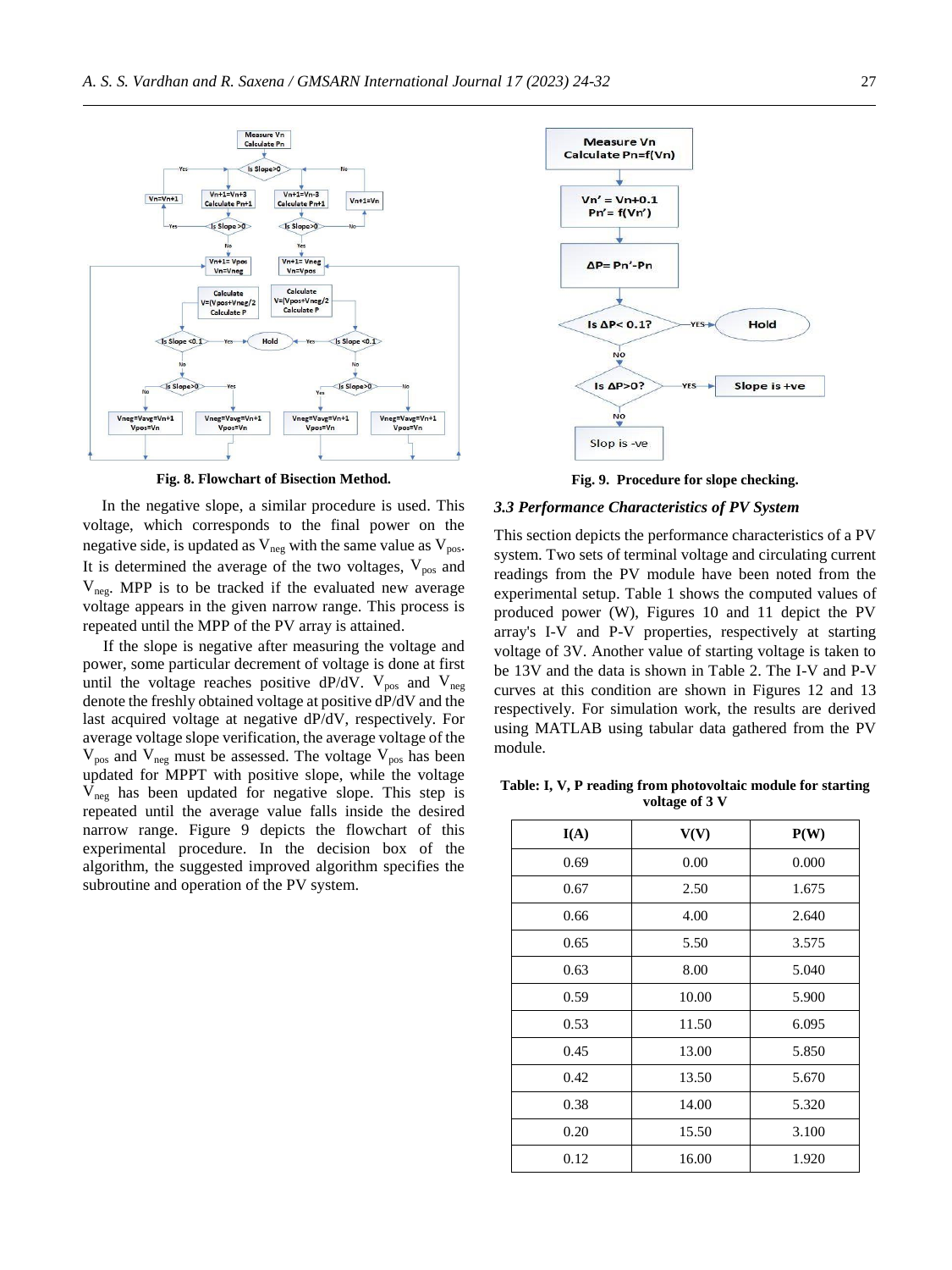

**Fig. 10. I-V Curve at 3V.** 



 **Fig. 11. P-V Curve at 3V.**

**Table 2: I, V, P reading from photovoltaic module for starting voltage of 13 V**

| I(A) | V(V)  | P(W)   |
|------|-------|--------|
| 0.70 | 0.00  | 0.0000 |
| 0.68 | 0.86  | 0.5848 |
| 0.67 | 4.38  | 2.9346 |
| 0.66 | 8.09  | 5.3394 |
| 0.64 | 9.76  | 6.2464 |
| 0.62 | 12.08 | 7.4896 |
| 0.54 | 12.98 | 7.0092 |
| 0.42 | 13.99 | 5.8758 |
| 0.36 | 15.04 | 5.4144 |
| 0.19 | 15.96 | 3.0324 |
| 0.17 | 16.15 | 2.7455 |
| 0.00 | 17.95 | 0.0000 |



**Fig. 12. I-V Curve at 13 V.**



**Fig. 13. P-V Curve at 13V.** 

# **4. SIMULATION ANALYSIS OF PHOTOVOLTAIC SYSTEM**

This section presents a simulated study of solar system components using the suggested technique.

## *4.1 Simulink analysis of Iph*

The equation of the  $I_{ph}$  is given in equation (1).

$$
I_{ph} = I_{sc} + K_i (T_c - T_r) G \tag{1}
$$

The simulation of Iph is shown in Figure 14 which is done in MATLAB Simulink.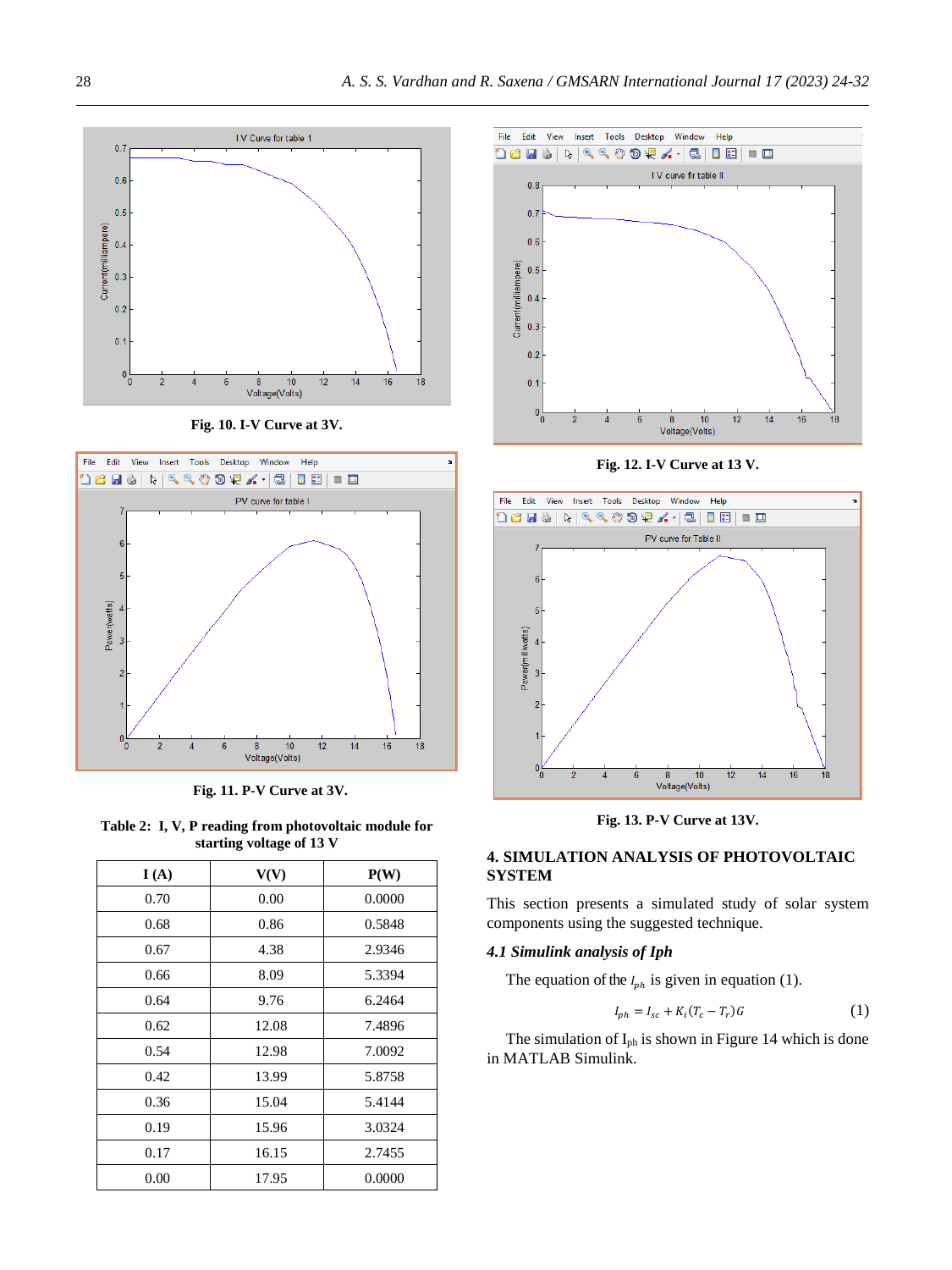

**Fig. 14. Simulink model for Iph.**

## *4.2 Simulink analysis of Irs*

The equation used for  $I_{rs}$  is given in equation 2.

$$
I_{rs} = \frac{I_{sc}}{\left[e^{\frac{qV_{oc}}{N_s K A T_c}}\right]} - 1\tag{2}
$$

The Simulink model is as shown in Figure 15 for  $I_{rs}$ .



**Fig. 15. Simulink model of Irs**

### *4.3 Simulink analysis of Is*

The equation used for  $I_s$  is illustrated in equation 3.

$$
I_s = I_{rs} \left(\frac{T_c}{T_r}\right)^3 e^{qEg} \left(\frac{1}{T_r} - \frac{1}{T_c}\right) / KA \tag{3}
$$

## *4.4 Simulink analysis of Ipv*

The equation used for  $I_{pv}$  is described in equation 4.

$$
I_{pv} = N_p I_{ph} - N_p I_s \left[ e^{(q/KT_c A)(V_{pv}/N_s)} - 1 \right] \tag{4}
$$

The Simulink models for both  $I_s$  and  $I_{pv}$  are shown in Figures 16 and 17 respectively.



**Fig. 16. Simulink model of I<sup>s</sup>**



**Fig. 17. Simulink model of Ipv**

## **5. P-V CURVE SIMULINK MODEL OF THE PV MODULE**

This section uses the user defined block to describe the PV module's Simulink model as shown in Figure 18. For table 1, the following equation is calculated using the excel function. The function to be utilized is as given in equation 5.

$$
I = -0.0084V^3 + 0.1365V^2 + 0.0629V
$$
 (5)



**Fig. 18. P-V Curve Simulink model of the PV module.**

In the experimental module, a continuous input of 3 volts is first provided via the traditional P&O approach. The associated power is then assessed and updated as old power in the following phase. The matching power is calculated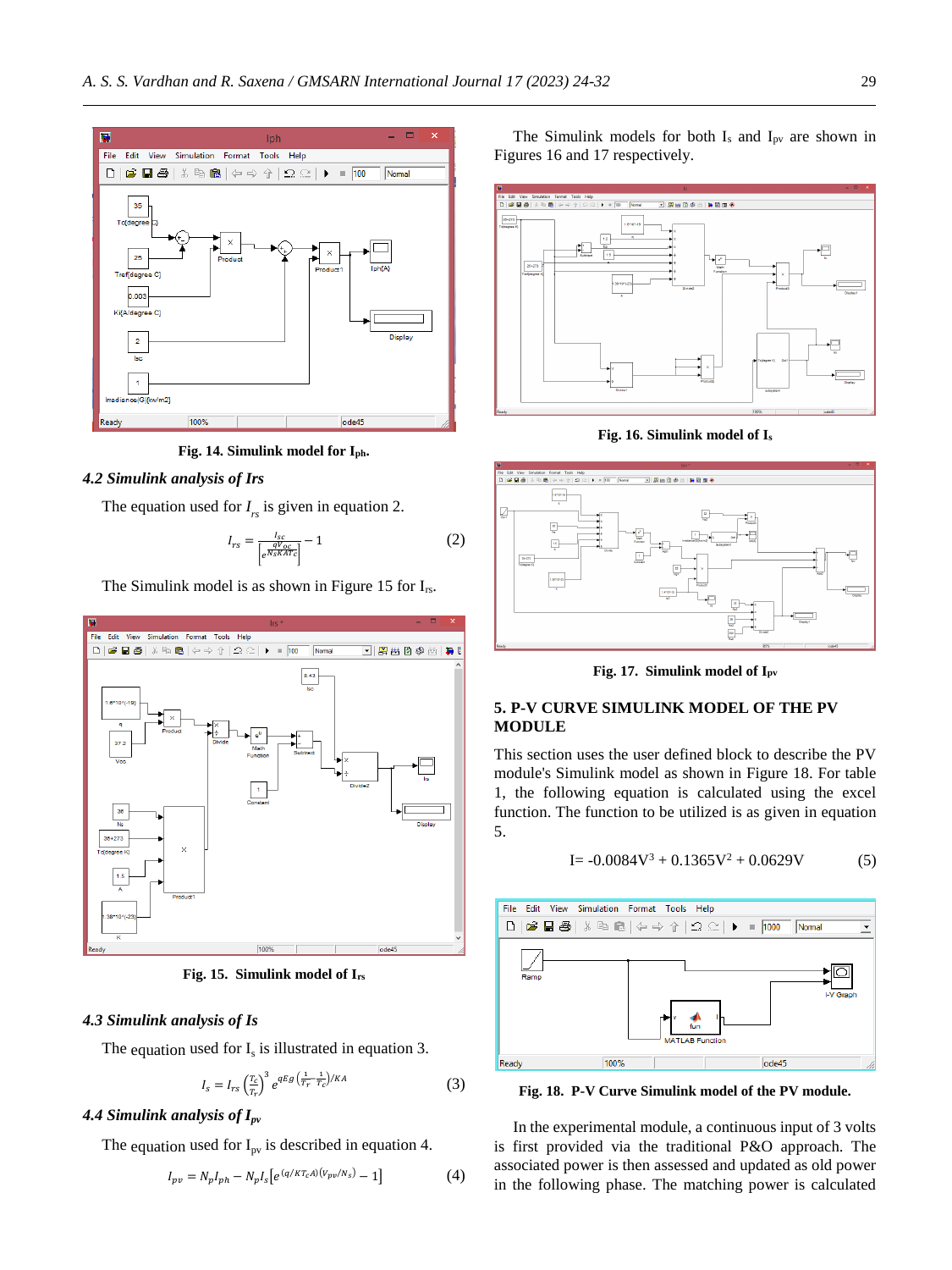using a +0.1 increase. This computed power is updated to reflect the new voltage as a new power. Finally, the difference between two absolute power values is calculated. If the difference is greater than a defined number (in this case, 0.0005) and the old power is less than the new power, the increment procedure is repeated until the MPP is reached. During the experiment, a 0.1 decrement is applied, and the process is repeated until the absolute values of the difference of two powers exceed the specified amount of 0.0005. During this procedure, the new power must be less than the previous power for the maximum power to be considered attained. The Simulink model of the traditional perturb and observes methodology illustrates this behavior. The Simulink model for the modified P&O utilizing the bisection method combines the two approaches.

### *5.1 Simulink model of conventional P&O technique*



**Fig. 19. Simulink model of conventional P&O technique**

The Simulink model of conventional P&O technique is shown in Figure 19.

#### *5.2 Results and Discussion*

Using the function equation and the table data, the simulated I-V curve and P-V curve are created as shown in Figures 20 and 21 respectively. It has a positive constant of 0.4477 in the specified function. As indicated in the curve, the simulated P-V graph begins with this constant value. Using the mat file produces a more accurate graph.



**Fig. 20. I-V Curve of PV system.**



**Fig. 21. P-V Curve of PV system.**



**Fig. 22. Vmpp and Pmpp by conventional P&O technique for starting 3V.**



**Fig. 23. Vmpp and Pmpp by Modified P&O using bisection method for starting voltage of 3V.**

The graphical representations depict the simulated outcome of the traditional P&O methodology. The voltage begins to rise from the starting 3V and then achieves its maximum value, as shown by the obtained curves in Figures 22, 23 and 24. It also displays the voltage value at which the maximum power is attained in the lower curve by the  $V_{mpp}$ and Pmpp by Modified Perturb and Observe utilising the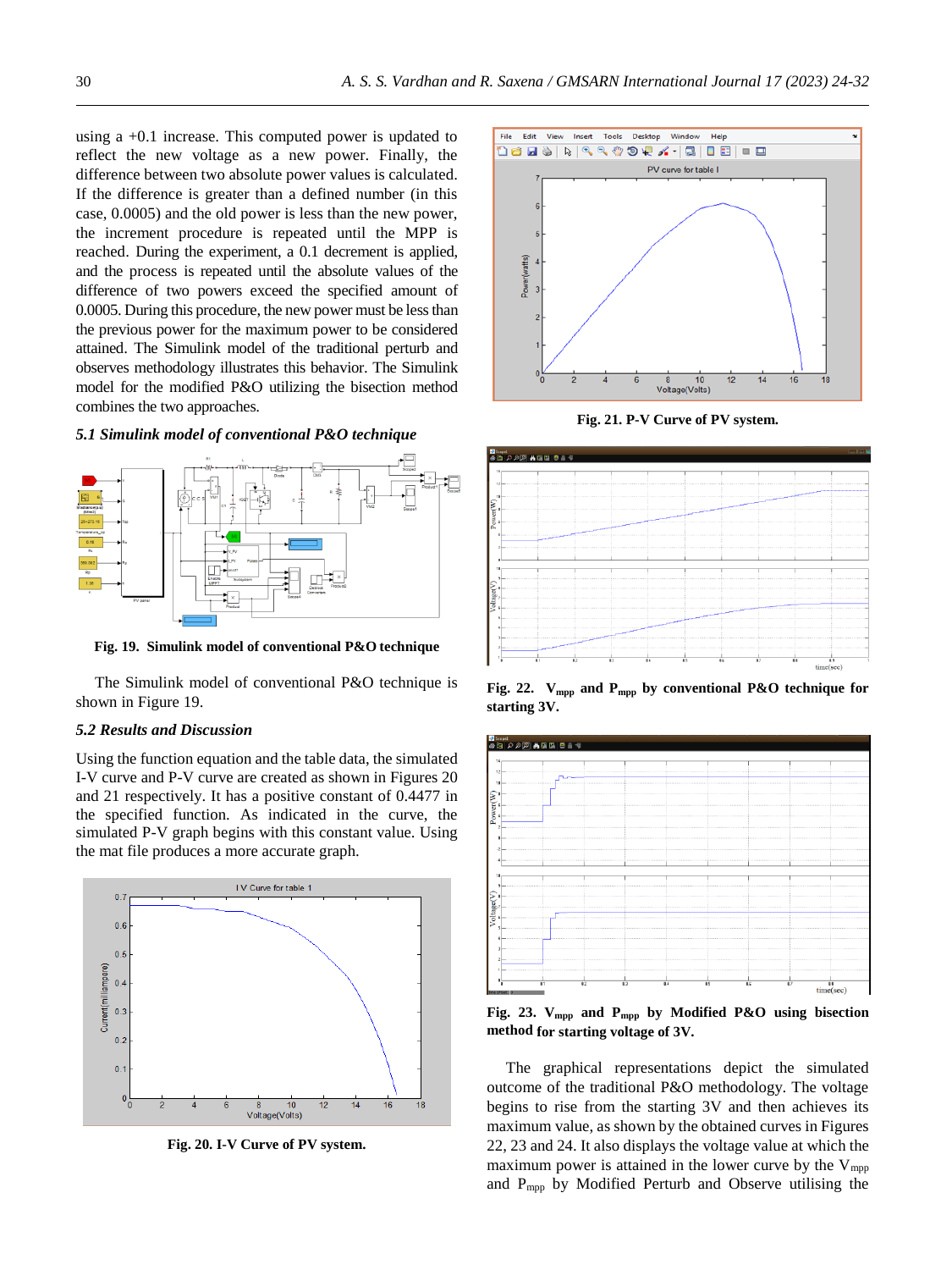bisection approach in the lower curve. The comparison of the two procedures for  $V_{mpp}$  and  $P_{mpp}$  was effectively shown. For the traditional P&O approach, a blue tint or a gently ascending curve is created in the upper. For the improved P&O approach, the graph with green colour increasing quickly to the voltage where the acquired power is maximal is explained. The modified P&O reaches the voltage at which the power is greatest faster than the conventional P&O, according to the comparison description.



**Fig. 24. Vmpp and Pmpp of combined two methods for a starting voltage of 3 volts.**

Also, in the lower portion of the graph, the green curve represents the maximum power achieved by conventional P&O, while the blue curve represents the greatest power achieved by the modified P&O methodology. The updated P&O approach takes less time than the traditional P&O methodology, according to the results of the testing. The graph is produced in both situations with a starting voltage of 3 volts.

The results of the simulation were analysed using the bisection algorithm for both the traditional and developed P&O. The many input voltage levels that have been regarded as variables in the system are depicted. The Vmmp is 11.50 volts, while the PV cell's maximum output voltage is 16.52 volts, according to experiments. As a result, simulations were run with 3V as the input variable to the function, which is less than 11.50V, in order to evaluate the utilised methodology for tracking MPP. The end result reveals that the improved approach tracks the MPP significantly faster than the traditional P&O approach.

## **6. CONCLUSION**

In this article, different MPPT methods for solar PV systems were presented. Based on the standard perturb and observe methodology, a modified perturb and observe strategy using the bisection method is developed. With this enhanced approach, the maximum power is monitored faster than with the old perturb and observe method. The entire system was modelled and simulationd using MATLAB. The simulation findings show that the new method is significantly faster at tracking maximum power than the old P&O strategy. The simulation findings show that the new method is significantly faster at tracking maximum power than the old P&O strategy. Hence, it is concluded that this technique is useful to control the MPP of PV modules since the need for renewable energy sources is increasing in the twenty-first century owing to non-endable resources and non-polluting nature.

### **ABBREVIATIONS**

| $V_{PV}$        | Voltage of PV array          |
|-----------------|------------------------------|
| $I_{PV}$        | Current of PV array          |
| $P_{PV}$        | Power output of PV array     |
| G               | Irradiation                  |
| <b>PV</b>       | Photo-voltaic                |
| <b>MPPT</b>     | Maximum Power Point Tracking |
| $I_{\text{Ph}}$ | Phase current                |
| $I_{sc}$        | Short-circuit current        |
| <b>IRS</b>      | Reverse saturation current   |
| $V_{\alpha c}$  | Open-circuit voltage         |
| K               | Boltzmann's constant         |

#### **ACKNOWLEDGEMENT**

The authors are thankful to the Department of Electrical Engineering, Shri G.S. Institute of Technology & Science, Indore (Madhya Pradesh) India for providing necessary facilities to complete this research work. The corresponding author dedicates this research work to sweet memories of her great grandfathers Baoo and Dadda for their constant support and Aashirvaad to complete my higher engineering education smoothly.

#### **REFERENCES**

- [1] D.P. Kothari, I.J. Nagrath, R.K. Saket, "Modern Power System Analysis", Fifth Edition, McGraw Hill, New Delhi, 2021.
- [2] Rizwan, M, Majid Jamil and D.P. Kothari, 'Performance Evaluation of Solar Irradiance Models: A Comparative Study', International Journal on Electronics and Electrical Engineering, vol 1, no. 1, 141–151, 2009.
- [3] Vipin Kumar, Sandip Ghosh, N.K. Swami Naidu, Shyam Kamal, R.K. Saket, S.K. Nagar (2021), "A Current Sensor Based Adaptive Step-Size MPPT With SEPIC Converter for PV Systems", IET Renewable Power Generation (UK), In Press, 2021.
- [4] Vipin Kumar, Sandip Ghosh, N.K. Swami Naidu, Shyam Kamal, R.K. Saket, S.K. Nagar (2021), "Load voltage - based MPPT technique for standalone PV systems using adaptive step", International Journal of Electrical Power & Energy Systems, Elsevier, volume: 128, e106732, Early access 2021.
- [5] Sachin Kumar, Kumari Sarita, SS Akanksha Vardhan, M Rajvikram Elavarasan, RK Saket, Narottam Das (2020),